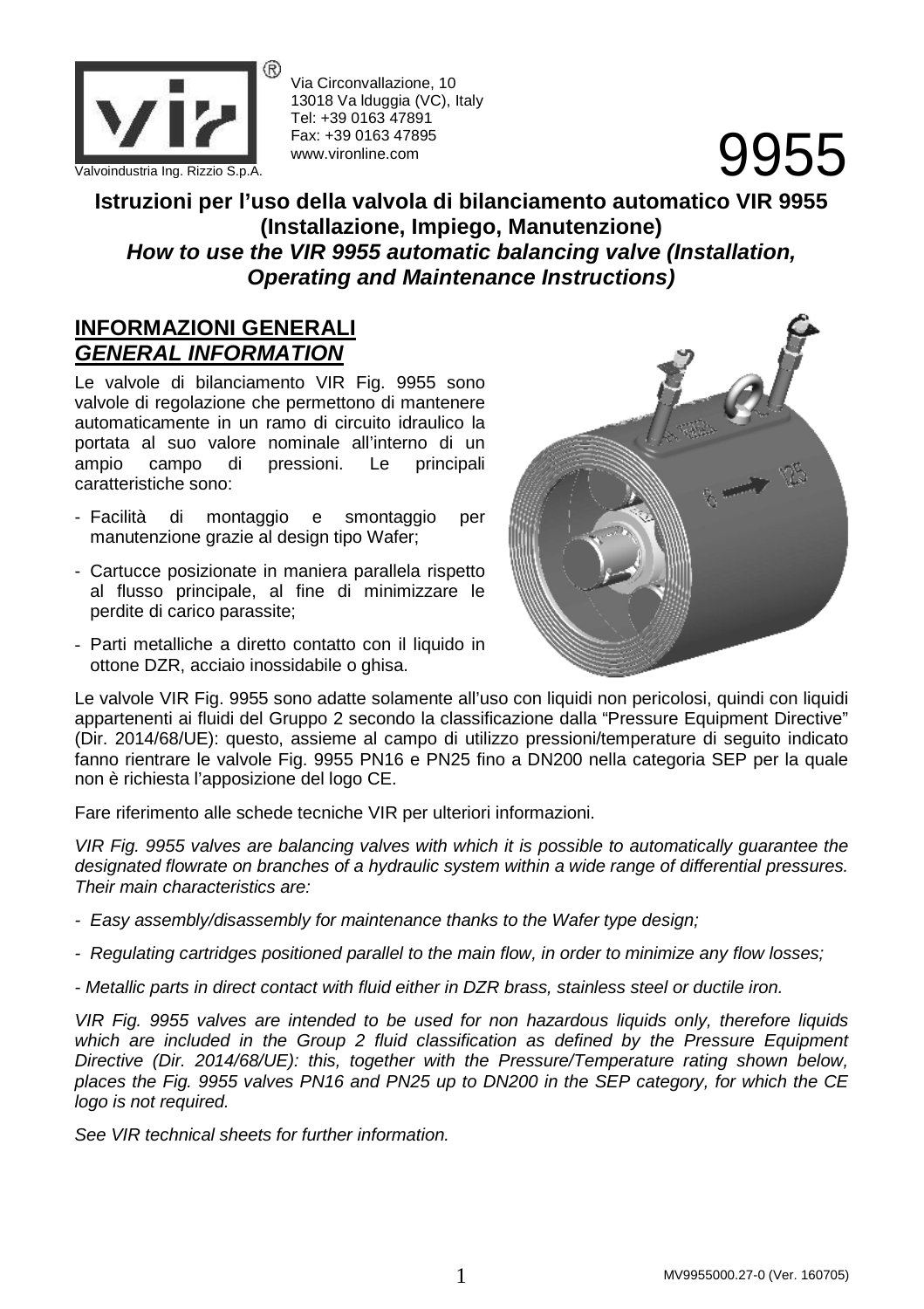### **CAMPO DI UTILIZZO PRESSIONE/TEMPERTURA DELLA VALVOLA VALVE PRESSURE AND TEMPERATURE RATINGS**

| Versione    | Pressione nell'intervallo di temp.                        |
|-------------|-----------------------------------------------------------|
| Version     | Non-shock pressure at temp. range                         |
| <b>PN16</b> | 16 bar da -10°C (*) a 110°C (**)                          |
| <b>PN16</b> | 16 bar from -10 $^{\circ}$ C (*) to 110 $^{\circ}$ C (**) |
| <b>PN25</b> | 25 bar da -10°C (*) a 110°C                               |
| <b>PN25</b> | 25 bar from -10°C (*) to 110°C (**)                       |

- (\*) = temperature sotto zero solo per acqua addittivata con liquidi antigelo.
- Only for below zero water temperatures where antifreeze fluids have been added.
- (\*\*) = temperature oltre i 100°C solo per acqua addittivata con liquidi anti-ebollizione. Only for water temperatures over 100°C where anti-boiling fluids have been added.

I campi di lavoro precedenti si intendono per condizioni di utilizzo regolari: colpi di ariete, urti, carichi di fatica, ambienti esterni corrosivi o erosivi e trasporto di fluidi con proprietà abrasive devono essere evitati. Si raccomanda l'utilizzo con acqua secondo VDI 2035. Prevedere almeno un filtro per ogni impianto.

The operative conditions shown above are intended for non-shock operating conditions: water hammer, impacts, stress loads, corrosive or erosive external environmental elements and the transport of fluids with abrasive properties should be avoided. Water quality should be according VDI 2035. Use at least one strainer for each installation.

# **INSTALLAZIONE INSTALLATION**

E' importante installare la valvola in modo che la direzione del flusso sia conforme con la freccia presente sul corpo delle valvole. Per ottenere una corretta regolazione della portata la valvola deve inoltre essere installata:

- In una linea di tubi dello stesso diametro nominale della valvola;
- Utilizzando guarnizioni piatte idonee e verificandone il corretto centraggio;



- Evitando che materiale utilizzato nella connessione dei tubi o bave presenti sui terminali dei tubi stessi ostruiscano parte del passaggio (si raccomanda il lavaggio della linea prima della messa in esercizio o a seguito di eventuali lavori di manutenzione).

Le valvole devono essere installate in modo da non essere sottoposte a sforzi di flessione, taglio o trazione/compressione da parte della linea.

Le valvole di bilanciamento automatico VIR Fig. 9955 permettono di collegare la valvola a un manometro differenziale qualora si rendesse necessario verificarne l'effettivo funzionamento all'interno del suo campo operativo (cioè all'interno dell'intervallo di pressioni differenziali per cui è in grado di regolare automaticamente la portata). Installare prolunghe e prese di pressione prima di connettere la valvola alla linea.

Verificare che le valvole siano installate in maniera da evitare l'accumulo di detriti nelle prese di pressione, lasciare inoltre spazio sufficiente per l'inserimento delle sonde di pressione dei manometri differenziali.